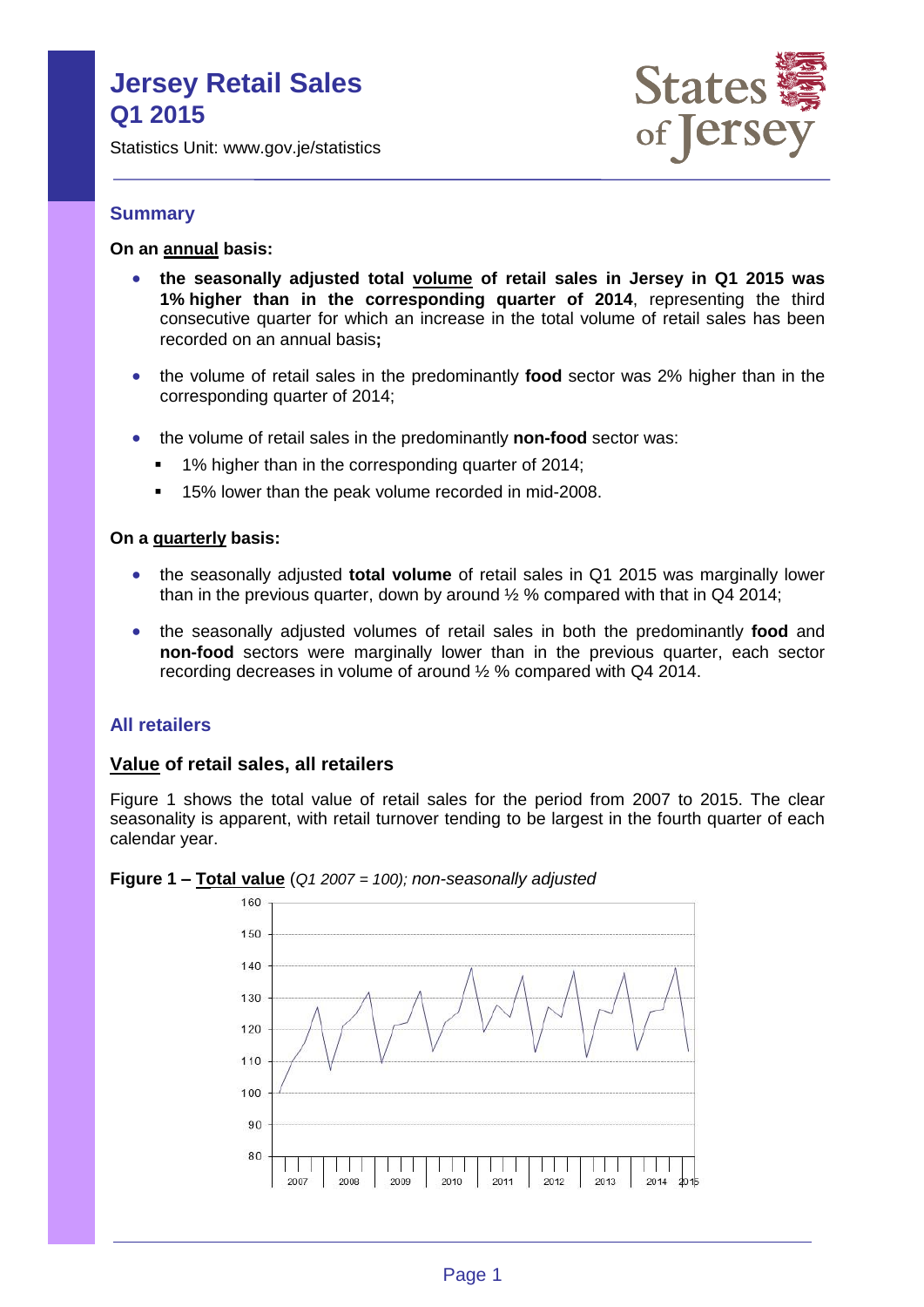Comparing the value of retail sales in a given quarter with that of the corresponding quarter in the previous year, for each quarter since mid-2012 the total value of retail sales has been essentially flat on an annual basis, with annual percentage changes of between -1% and +1% (see Figure 2).

The seasonally adjusted total value of retail sales in the latest quarter (Q1 2015) was almost 1% lower than in the corresponding quarter of 2014.





# **Volume of retail sales, all retailers**

 $\overline{a}$ 

The volume index series<sup>1</sup> is derived from the value series by use of deflators<sup>2</sup> which remove the effect of price changes. The seasonally adjusted total volume index (from which seasonal and calendar effects are removed) is shown in Figure 3a.

For a two-year period from Q2 2012 to Q2 2014 the seasonally adjusted total volume of retail sales underwent a downward trend at a rate of approximately -1% per annum (see Figure 3a).



**Figure 3a – Total Volume**; (*Q1 2007 = 100); seasonally adjusted*

On an annual basis, the total volume of retail sales in the latest quarter (Q1 2015) was 1% higher than in the corresponding quarter of 2014 (see Figure 3b), representing the third consecutive quarter seeing an increase in the total volume of retail sales on an annual basis.

<sup>&</sup>lt;sup>1</sup> A volume index is an average of the proportionate changes in the quantities of a specified set of goods between two periods of time.

<sup>&</sup>lt;sup>2</sup> The deflators used are a weighted combination of the relevant section level indices of the Retail Prices Index (RPI). Following the recent methodological changes incorporated in the Retail Sales publication produced by the UK Office for National Statistics, the price deflators applied are harmonic means of the corresponding RPI section indices.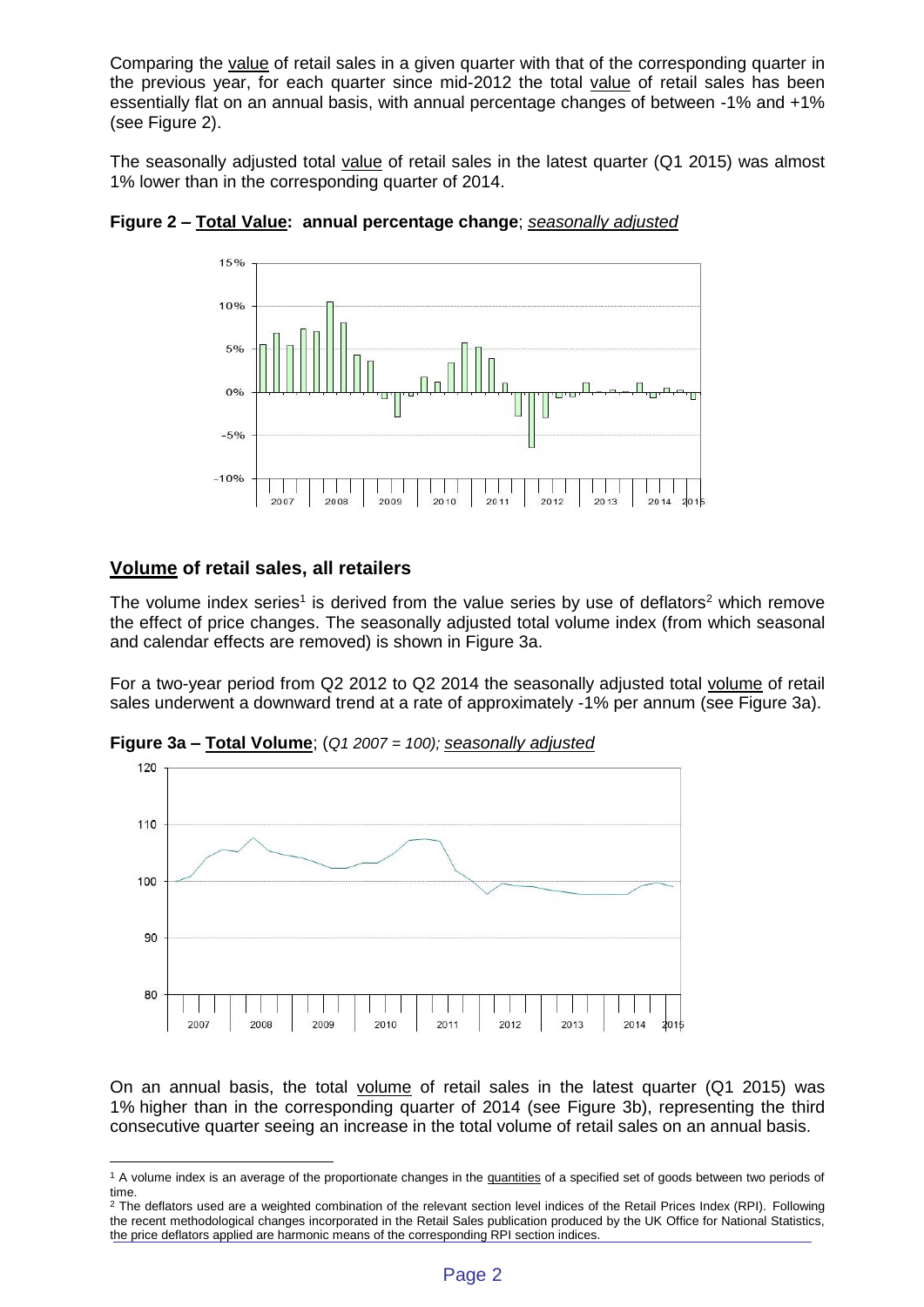



On a quarterly basis, the total volume of retail sales in the latest quarter was marginally lower (by around ½ %) than in the previous quarter (Q4 2014) - see Appendix Table A1.

# **Sector summaries**

The "Predominantly food" sector is comprised of supermarkets, convenience stores and other small food stores. The "Predominantly non-food" sector is comprised of three sub-categories: Household goods; Textiles, clothing and footwear; and Non-food specialised stores. The survey returns within each sub-category are analysed separately and then aggregated to produce value and volume estimates for each sector.

# **Value of retail sales (seasonally adjusted)**

The total value of retail sales in predominantly **food** stores saw annual rates of increase of between 3% and 10% during the four-year period from mid-2007 to mid-2011, whilst the subsequent three-year period to mid-2014 recorded smaller annual rates of increase (see Figure 4a). The total value of retail sales in this sector in the latest quarter, Q1 2015, was almost 1% higher than a year earlier, Q1 2014.







*s.a. = seasonally adjusted*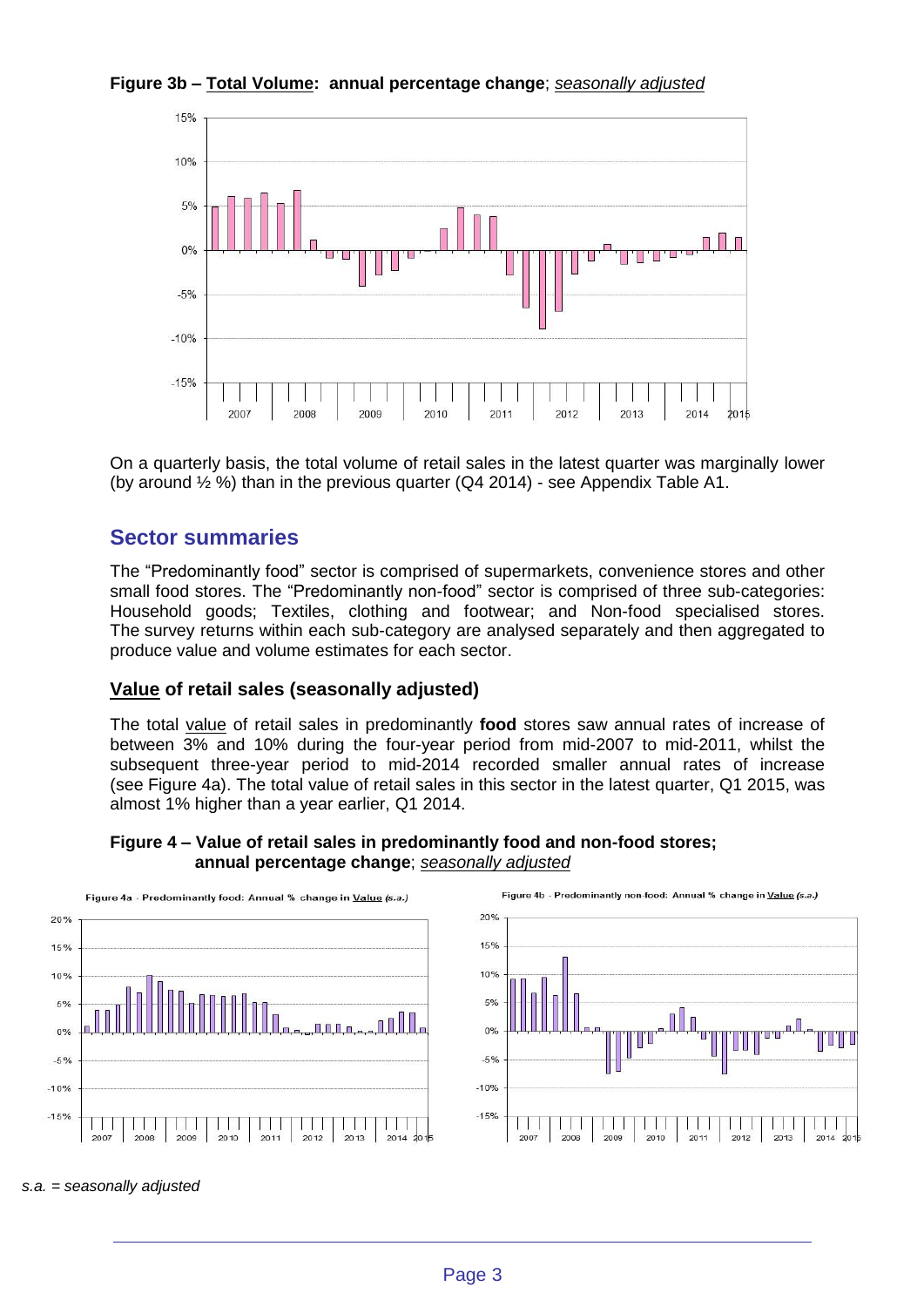The predominantly **non-food** sector recorded falls in the total value of retail sales on an annual basis during the two-year period from mid-2011 to mid-2013; this period was followed by three quarters of small annual increases. The total value of retail sales in this sector in each of the four latest quarters (Q2 2014 to Q1 2015) has been around 2% to 4% lower than in the corresponding quarters of the previous year.

# **Volume of retail sales (seasonally adjusted)**

On a quarterly basis, the total volume of retail sales in predominantly **food** stores in Q1 2015 was marginally lower (by around  $\frac{1}{2}$  %) than in the previous quarter, Q4 2014 (Figure 5a and Appendix Table A1). On an annual basis, the total volume of retail sales in predominantly **food** stores was 2% higher than in the corresponding quarter of 2014 (see Figure 6a).

#### **Figure 5 – Volume indices of retail sales in predominantly food and non-food stores;** *seasonally adjusted*



On a quarterly basis, the total volume of retail sales in predominantly **non-food** stores in Q1 2015 was marginally lower (by around  $\frac{1}{2}$ %) than in the previous quarter, Q4 2014 (see Figure 5b).

# **Figure 6 – Volume of retail sales in predominantly food and non-food stores; annual percentage change**; *seasonally adjusted*



#### *s.a. = seasonally adjusted*

On an annual basis, the total volume of retail sales in predominantly **non-food** stores in Q1 2015 was almost 1% higher than a year earlier (see Figure 6b). The total volume of retail sales in this sector in the latest quarter was 15% lower than the peak volume recorded almost seven years previously, in Q2 2008 (see Figure 5b).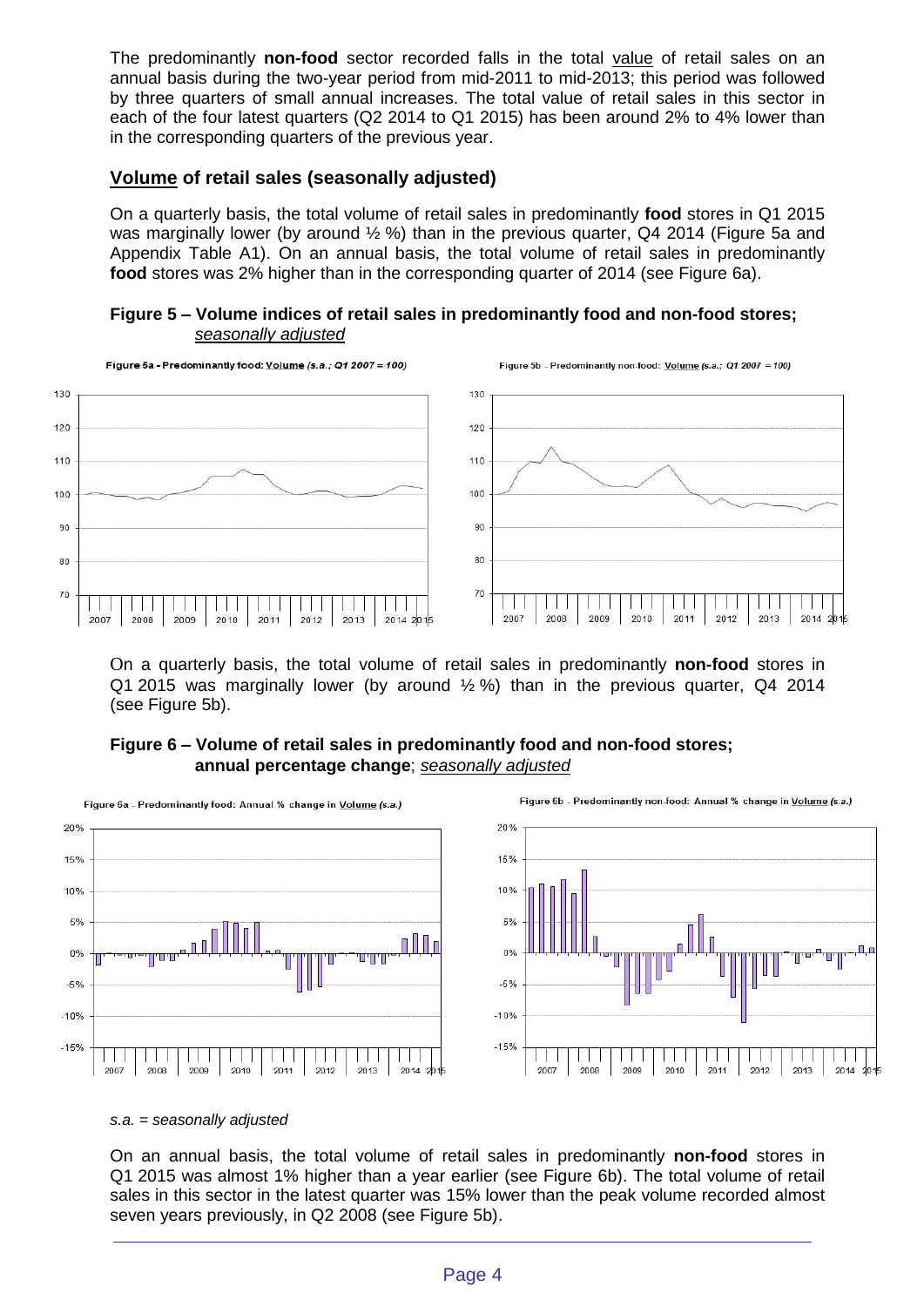# **Appendix**

|            | <b>Value Non-Seasonally Adjusted</b> |                       |                           | <b>Value Seasonally Adjusted</b> |                       |                           | <b>Volume Seasonally Adjusted</b> |                       |                           |
|------------|--------------------------------------|-----------------------|---------------------------|----------------------------------|-----------------------|---------------------------|-----------------------------------|-----------------------|---------------------------|
|            | All<br>Retail                        | Predominantly<br>Food | Predominantly<br>Non-Food | All<br>Retail                    | Predominantly<br>Food | Predominantly<br>Non-Food | All<br>Retail                     | Predominantly<br>Food | Predominantly<br>Non-Food |
| Q1 2006    | 94.5                                 | 98.3                  | 91.6                      | 94.7                             | 98.9                  | 91.6                      | 95.3                              | 101.8                 | 90.5                      |
| Q2 2006    | 102.8                                | 105.4                 | 100.9                     | 94.4                             | 98.5                  | 91.4                      | 95.1                              | 100.7                 | 90.9                      |
| Q3 2006    | 109.8                                | 106.5                 | 112.2                     | 98.2                             | 99.1                  | 97.5                      | 98.4                              | 100.4                 | 96.9                      |
| Q4 2006    | 117.9                                | 105.8                 | 127.0                     | 99.1                             | 99.8                  | 98.5                      | 99.2                              | 100.3                 | 98.3                      |
| Q1 2007    | 100.0                                | 100.0                 | 100.0                     | 100.0                            | 100.0                 | 100.0                     | 100.0                             | 100.0                 | 100.0                     |
| Q2 2007    | 109.8                                | 109.3                 | 110.2                     | 100.9                            | 102.4                 | 99.9                      | 100.9                             | 100.8                 | 101.0                     |
| Q3 2007    | 115.8                                | 110.4                 | 119.8                     | 103.6                            | 103.0                 | 104.1                     | 104.2                             | 100.2                 | 107.2                     |
| Q4 2007    | 127.0                                | 111.1                 | 138.8                     | 106.4                            | 104.7                 | 107.8                     | 105.6                             | 99.7                  | 109.9                     |
| Q1 2008    | 107.3                                | 108.7                 | 106.2                     | 107.1                            | 108.1                 | 106.3                     | 105.3                             | 99.7                  | 109.5                     |
| Q2 2008    | 121.1                                | 116.4                 | 124.6                     | 111.5                            | 109.6                 | 112.9                     | 107.7                             | 98.8                  | 114.4                     |
| Q3 2008    | 124.9                                | 121.2                 | 127.7                     | 112.0                            | 113.5                 | 111.0                     | 105.4                             | 99.2                  | 110.0                     |
| Q4 2008    | 131.9                                | 120.3                 | 140.5                     | 111.0                            | 114.2                 | 108.6                     | 104.7                             | 98.5                  | 109.3                     |
| Q1 2009    | 109.2                                | 118.6                 | 102.3                     | 111.0                            | 116.3                 | 107.0                     | 104.2                             | 100.3                 | 107.1                     |
| Q2 2009    | 121.3                                | 124.1                 | 119.2                     | 110.7                            | 117.7                 | 104.5                     | 103.3                             | 100.5                 | 105.0                     |
| Q3 2009    | 122.1                                | 128.1                 | 117.6                     | 108.8                            | 119.5                 | 103.2                     | 102.4                             | 101.3                 | 103.0                     |
| Q4 2009    | 132.2                                | 128.2                 | 135.1                     | 110.6                            | 121.9                 | 103.5                     | 102.3                             | 102.4                 | 102.3                     |
| Q1 2010    | 113.0                                | 127.1                 | 102.6                     | 113.0                            | 124.0                 | 103.9                     | 103.3                             | 105.6                 | 102.6                     |
| Q2 2010    | 122.5                                | 132.6                 | 115.0                     | 112.1                            | 125.3                 | 102.2                     | 103.2                             | 105.5                 | 102.1                     |
| Q3 2010    | 125.6                                | 134.4                 | 119.1                     | 112.6                            | 127.3                 | 103.7                     | 104.9                             | 105.5                 | 104.5                     |
| Q4 2010    | 139.7                                | 139.7                 | 139.7                     | 117.0                            | 130.4                 | 106.6                     | 107.2                             | 107.6                 | 107.0                     |
| Q1 2011    | 119.2                                | 132.6                 | 109.3                     | 119.0                            | 130.7                 | 108.2                     | 107.4                             | 106.1                 | 109.0                     |
| Q2 2011    | 127.7                                | 141.2                 | 117.7                     | 116.5                            | 132.0                 | 104.8                     | 107.1                             | 106.1                 | 104.7                     |
| Q3 2011    | 124.1                                | 137.5                 | 114.1                     | 113.8                            | 131.4                 | 102.2                     | 101.9                             | 102.9                 | 100.7                     |
| Q4 2011    | 137.3                                | 140.9                 | 134.6                     | 113.8                            | 131.5                 | 101.9                     | 100.2                             | 101.1                 | 99.5                      |
| Q1 2012    | 112.7                                | 129.0                 | 100.6                     | 111.4                            | 131.2                 | 100.1                     | 97.8                              | 100.0                 | 97.0                      |
| Q2 2012    | 127.0                                | 141.0                 | 116.6                     | 113.1                            | 131.6                 | 101.2                     | 99.7                              | 100.5                 | 98.8                      |
| Q3 2012    | 124.1                                | 138.8                 | 113.1                     | 113.1                            | 133.4                 | 98.8                      | 99.2                              | 101.2                 | 97.1                      |
| Q4 2012    | 138.8                                | 148.8                 | 131.4                     | 113.3                            | 133.4                 | 97.8                      | 99.0                              | 101.2                 | 95.9                      |
| Q1 2013    | 111.2                                | 129.8                 | 97.4                      | 112.7                            | 133.3                 | 98.9                      | 98.5                              | 100.2                 | 97.2                      |
| Q2 2013    | 126.4                                | 139.0                 | 117.0                     | 113.2                            | 133.0                 | 100.0                     | 98.1                              | 99.2                  | 97.3                      |
| Q3 2013    | 125.1                                | 139.8                 | 114.1                     | 113.5                            | 133.8                 | 99.8                      | 97.8                              | 99.6                  | 96.5                      |
| Q4 2013    | 138.1                                | 147.3                 | 131.2                     | 113.5                            | 133.8                 | 99.9                      | 97.8                              | 99.6                  | 96.5                      |
| Q1 2014    | 113.6                                | 134.1                 | 98.3                      | 114.0                            | 136.1                 | 99.3                      | 97.7                              | 100.0                 | 96.1                      |
| Q2 2014    | 125.6                                | 142.4                 | 113.1                     | 112.5                            | 136.3                 | 96.5                      | 97.6                              | 101.6                 | 94.9                      |
| Q3 2014    | 126.5                                | 145.3                 | 112.5                     | 114.1                            | 138.7                 | 97.3                      | 99.2                              | 102.8                 | 96.6                      |
| Q4 2014(r) | 139.6                                | 151.8                 | 130.5                     | 113.8                            | 138.6                 | 97.0                      | 99.7                              | 102.5                 | 97.6                      |
| Q1 2015    | 113.2                                | 134.2                 | 97.6                      | 113.1                            | 137.2                 | 97.1                      | 99.1                              | 102.0                 | 96.9                      |

## **Table A1: Value: Non-seasonally adjusted and seasonally adjusted** *(Q1 2007 = 100)* **Volume: Seasonally adjusted** *(Q1 2007 = 100)*

(r) revised